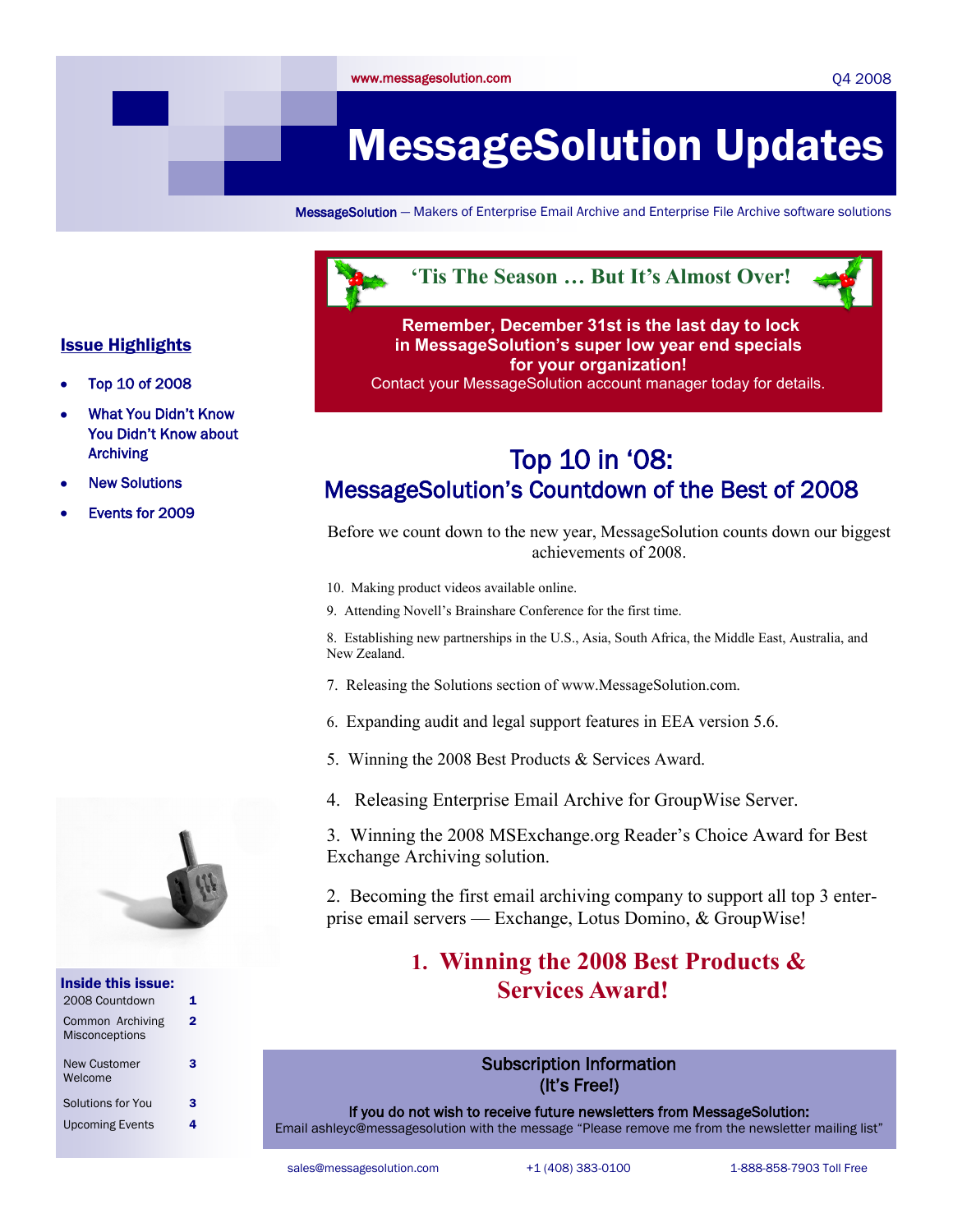### What You Didn"t Know You Didn"t Know About Archiving

*Electronic archiving is a relatively new concept for most businesses' IT departments. If you're more confused by the research you've done on email archiving than you were before you started, you're not alone. MessageSolution's support and customer-facing teams have gotten together to discuss the most common misconceptions about email archiving. Here's what they had to say:*

#### Misconception #1:

#### Archiving is just another form of backup.

False. Archiving is so much more than just another form of backup.

Like backups, archiving makes and stores a copy of an email or file. However, the main difference between archiving and backup is in the indexing and retrieval function that archiving provides.

Archiving indexes message and file content and relevant metadata upon storage, which makes searching for archived data extremely fast compared to searching through backup tapes. Ask anyone who has had to perform ediscovery on years of tape backups and you"ll learn how much faster search and retrieval is with an archiving solution in place.

#### Misconception #2:

#### If I archive an item, it will no longer be on my email server.

This is not necessarily true. Although some archiving solutions may automatically remove an item from the email server upon archiving, some solutions do not.

For example, MessageSolution Enterprise Email Archive by default does not remove or delete items from the email server. However, you can easily configure the archive to do so.

You can also enable 'stubbing', which strips the content of specified messages or attachments (or both) off of

the email server and stores it on the archive server. Stubbing and archiving are different processes with different goals.

When users click a 'stubbed' message, they will be able to view the entire message or attachment as if it were still in their inbox.

#### Misconception #3:

#### If I want an archiving solution, I"m going to have to install third party software on my email server.

False. Many archiving products do not require you to install anything on your email server.

For example, MessageSolution Enterprise Email Archive only requires something to be installed on the email server if you need Outlook Web Access or Domino Web Access archive integration. If all your users use the Outlook or Lotus Notes client, or, if you just want to access the archive through a web console, nothing needs to be installed on the email server.

#### Misconception #3:

#### All archiving solutions require SQL server or some other third party software to work properly.

False. Among others, MessageSolution Enterprise Email Archive does not require businesses to buy or configure any third party software to begin archiving. MessageSolution"s development team recognized early on that SQL server was not ideal for searching through unstructured data like emails.

To avoid the problems associated with relational databases, Enterprise Email Archive employs a flat file structure to store archived content and metadata. This design allows for faster searches and significantly eases the process of backing up the archive.

#### Misconception #4:

#### Archiving has to use journaling.

You guessed it....False! Journaling is one of two major methods of archiving: journal, or real-time, archiving and scheduled archiving.

Journaling or real-time archiving is the capture of all incoming and outgoing messages in real-time, as they pass through the email server. This approach is well-suited for organizations with strict compliance requirements. as it eliminates the risk of users deleting an item before it can be archived.

Scheduled archiving captures messages on a scheduled basis; that is, messages can be archived once they reach a certain age or simply at the end of every work day. This approach works well for organizations that have less stringent retention requirements, as it gives users time to prune personal, irrelevant, or junk mail.

*If you have more questions about archiving, please contact your MessageSolution account manager.*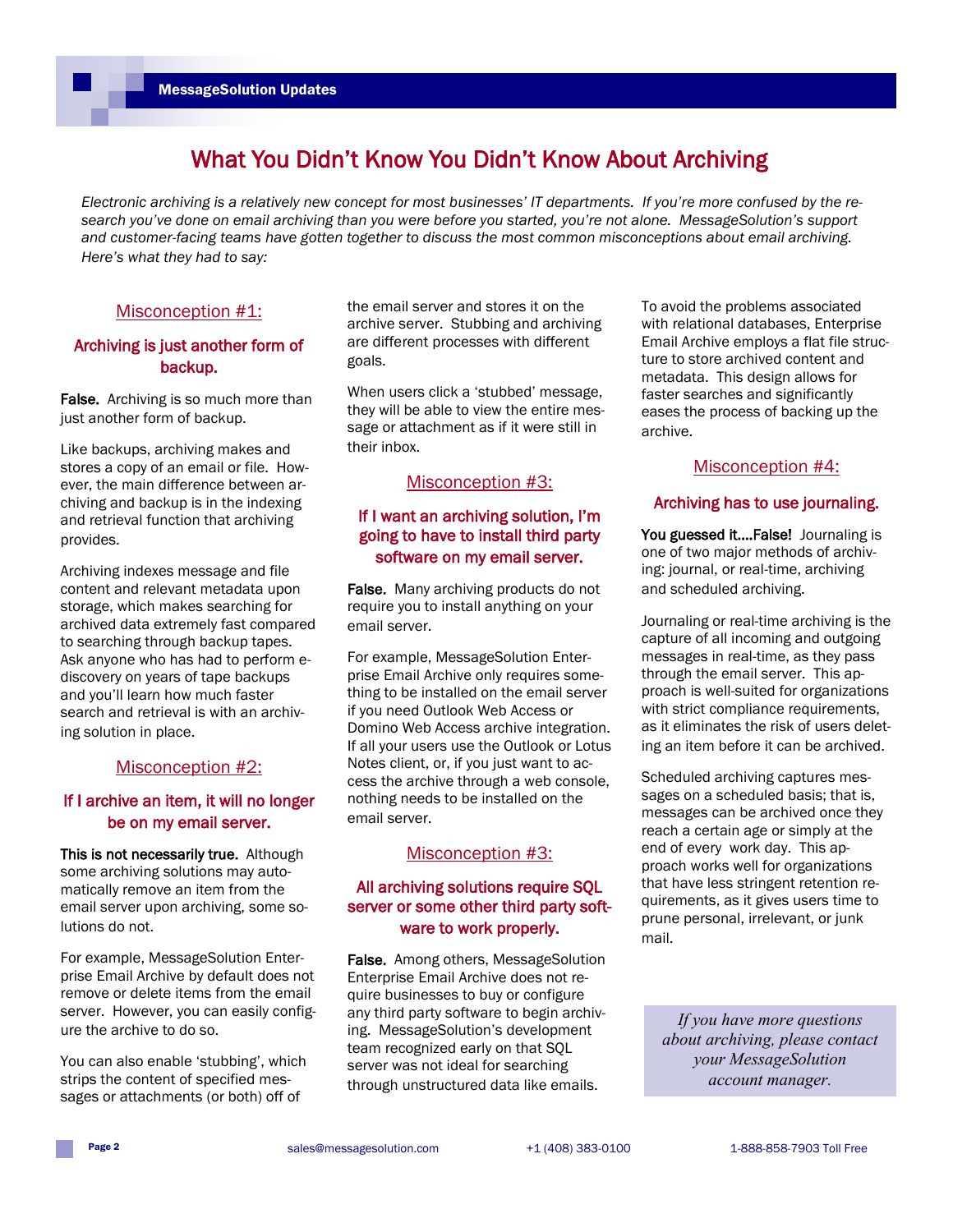## Welcome, New Customers!

MessageSolution would like to welcome a few of our newest **Enterprise Email Archive** customers:

**Bonhams headquarters** — United Kingdom **Casey Family Programs** — Washington, USA **Cohen & Gresser LLP** — New York, USA **DeGolver & Macnaughton** — Texas, USA **Dymun + Company** — Pennsylvania, USA **ESL Investments** — Connecticut, USA **Fox Racing Europe** — United Kingdom **Honda Motor (China) Co., Ltd.** — China **Kincel & Company** — Pennsylvania, USA **Potawatomi Bingo Casino** — Wisconsin, USA **R.O.C. Financial, Inc.** — Illinois, USA **Scaled Composites LLC** — California, USA

As a member of the Partners Network, your organization is eligible to **receive 10% of the purchasing price** for any organization you refer to MessageSolution that purchases MessageSolution products.



For more information on our referral program, please contact your MessageSolution Account Manager or call +1 408 383-0100.

Welcome to the **MessageSolution Partners Network**!







**Health** 

Education

### New: Solutions for Your Industry, **FINANCE** Profession, and Messaging Environment

This month, MessageSolution unveiled a major new section of MessageSolution.com — *Solutions*.

The Solutions section is packed with information geared toward particular archiving needs. Visitors can read about archiving best practices based on their particular industry, profession, email server, or archiving goals.

Industries covered include **Finance** and **Banking**, **Health Care**, **Education** and **Government**, **Legal**, **Manufacturing**, **Design** and **Technology**.

Professions addressed include **Executive / Manager**, **Legal Counsel**, **Internal Auditor**, and **IT Administrator**.

The archiving requirements discussed are storage and information management, compliance, and e-discovery / litigation support.

Email server-specific pages are available for Microsoft **Exchange** Server, IBM **Lotus Domino** Server, Novell **GroupWise** Server, and **Linux** / **UNIX**-based email servers.

Just go to www.MessageSolution.com, click 'Solutions', and go!



Design

Thank you to our customers, partners, employees, and everyone in between for a year of phenomenal growth.

### MessageSolution wishes you a joyful holiday season and a Happy New Year. We'll see you in 2009!

sales@messagesolution.com  $+1(408) 383-0100$  1-888-858-7903 Toll Free Page 3